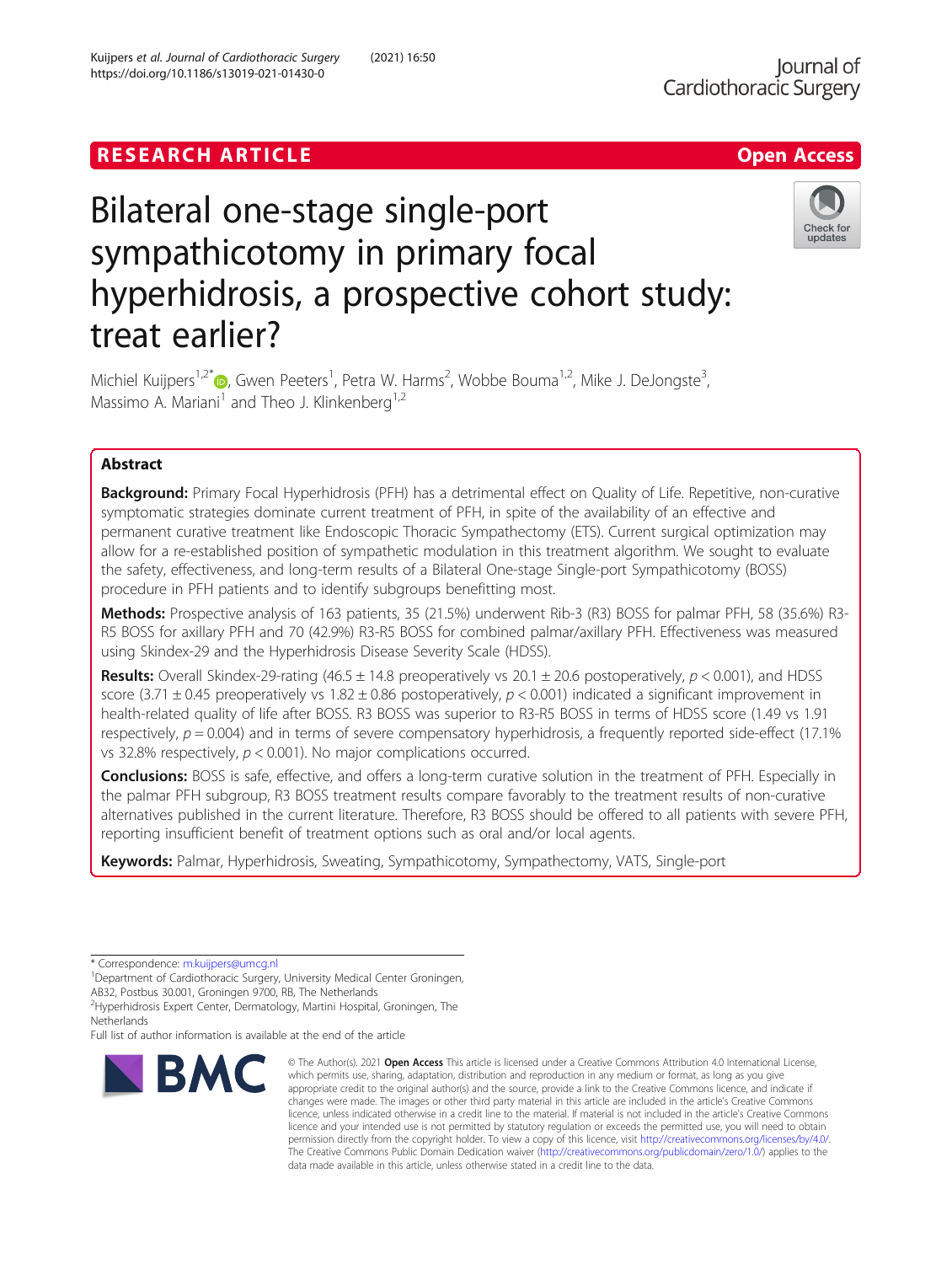# Background

Hyperhidrosis is a pathologic condition in which sweat production exceeds the need for physiological thermoregulation. It may develop secondary to psychological causes or a variety of medical disorders, but is mostly cryptogenic / primary, thus without an identifiable underlying medical disorder. Primary Focal Hyperhidrosis (PFH) is usually severe and symmetrical with a focus on the palms, axillae, and feet. PFH, and its associated symptoms have a major impact on Health-Related Quality of Life (HRQL) [[1\]](#page-5-0). An increasing prevalence is seen over time, ranging from 0.6% in the past to almost 5% in recent literature [[2](#page-5-0)]. Current treatment options consist of 1) topical solutions like aluminum chloride, 2) intradermal application of sweat gland blockers like botulinum toxin, 3) oral anticholinergics including oxybutynin and glycopyrrolate, 4) iontophoresis and 5) Endoscopic Thoracic Sympathectomy (ETS). The first four options offer temporary result; discontinuation of these treatments is followed by certain relapse, since they are fundamentally non-curative in nature  $[3, 4]$  $[3, 4]$  $[3, 4]$  $[3, 4]$ .

Repeating these non-curative symptomatic strategies seems futile, as ETS, a permanent curative treatment without systemic side-effects, exists. ETS is currently only offered to patients at the end of the treatment algorithm or even not at all due to three arguments: 1) unfamiliarity of medical professionals with the 'modernday' ETS procedure, 2) prejudice and unjust perceived surgical invasiveness, and 3) fear to induce Compensatory Hyperhidrosis (CH) i.e. new postoperative hyperhidrosis in a non-targeted area [[5](#page-6-0), [6\]](#page-6-0).

Thoracic sympathetic surgery is not a novel treatment. In 1934 Leriche was the first to perform a sympathectomy for PFH [[7](#page-6-0)], although surgical access has dramatically improved since the introduction of Video-Assisted Thoracic Surgery (VATS). While the first thoracoscopic technique was described in the earlier 1950's by Kux, a series of 55 patients who had excellent results after thoracoscopic sympathectomy (TS) for hyperhidrosis [[8\]](#page-6-0), large series of conventional multiportal endoscopic thoracic sympathectomy were performed in the late nineties of the twentieth century reporting improved quality of life and treatment satisfaction of 93–95% with success rates of 71–100% [\[9](#page-6-0), [10](#page-6-0)]. Recent further optimization of technique led to standardized and reproducible single-port techniques, allowing for bilateral treatment in a single session while minimizing post-operative discomfort [[11](#page-6-0), [12\]](#page-6-0).

Historically ETS consisted of a true sympathectomy by removing a segment of the sympathetic nerve including multiple ganglia. More recently the switch to a sympathicotomy was made, with transection of the sympathetic nerve while striving to save the ganglia [[13\]](#page-6-0). It is hypothesized that reducing damage to the ganglia may reduce CH severity by leaving crucial feedback-loops intact [[14](#page-6-0)–[16](#page-6-0)]. Furthermore, surgical optimization resulted in a minimally invasive uniportal one-stage bilateral technique [[12](#page-6-0)]. Given these improvements, aforementioned arguments 2 and 3 are waived, and argument 1 should be addressed by raising awareness.

#### Study objective

To evaluate the long-term results, safety and effectiveness of a Bilateral One-stage Single-port Sympathicotomy (BOSS) in patients suffering from PFH and to identify which patient groups benefit most from the procedure.

# **Methods**

## Baseline characteristics

This study was conducted with the formal and written approval of the Dutch Medical Ethics Comity (METc UMCG 2015/104). A prospective cohort of 172 patients suffering from PFH received BOSS. Follow-up after 18 months  $(82.5 \pm 8.2 \text{ weeks})$  was complete in 163 patients (94.8%), reflecting 326 procedures, by returning a response form and questionnaire. Nine patients were lost to follow-up. Eighty-six patients were female (52.8%) and 77 were male (47.2%), with a mean age of  $30.9 \pm 9.8$ years and a mean Body Mass Index (BMI) of 24.0 ± 3.6 kg/m<sup>2</sup> . Thirty-five patients (21.5%) underwent R3 BOSS for palmar PFH, 58 (35.6%) R3-R5 BOSS for axillary PFH and 70 (42.9%) R3-R5 BOSS for combined palmar/ axillary PFH. Pre-operative patient data are presented in Table 1.

We defined PFH according to the diagnostic criteria described by Hornberger et al [\[17\]](#page-6-0). The Skindex-29

**Table 1** Preoperative patient data ( $n = 163$ )

| Variable <sup>a</sup>         | Value          |
|-------------------------------|----------------|
| Age (years)                   | $30.9 \pm 9.8$ |
| Male                          | 77 (47.2)      |
| Female                        | 86 (52.8)      |
| BMI ( $kg/m2$ )               | $24.0 \pm 3.6$ |
| Form of PFH                   |                |
| Isolated Palmar               | 35 (21.5)      |
| Isolated Axillary             | 58 (35.6)      |
| Combined Palmar/Axillary      | 70 (42.9)      |
| <b>HDSS</b> Classification    |                |
| Score 1 and 2 (Mild/Moderate) | 0(0)           |
| Score 3 (Severe)              | 46 (28.2)      |
| Score 4 (Intolerable)         | 117 (71.8)     |

 $a$  Data are presented as mean  $\pm$  standard deviation or number (%) BMI Body Mass Index, PFH Primary Focal Hyperhidrosis, HDSS Hyperhidrosis Disease Severity Scale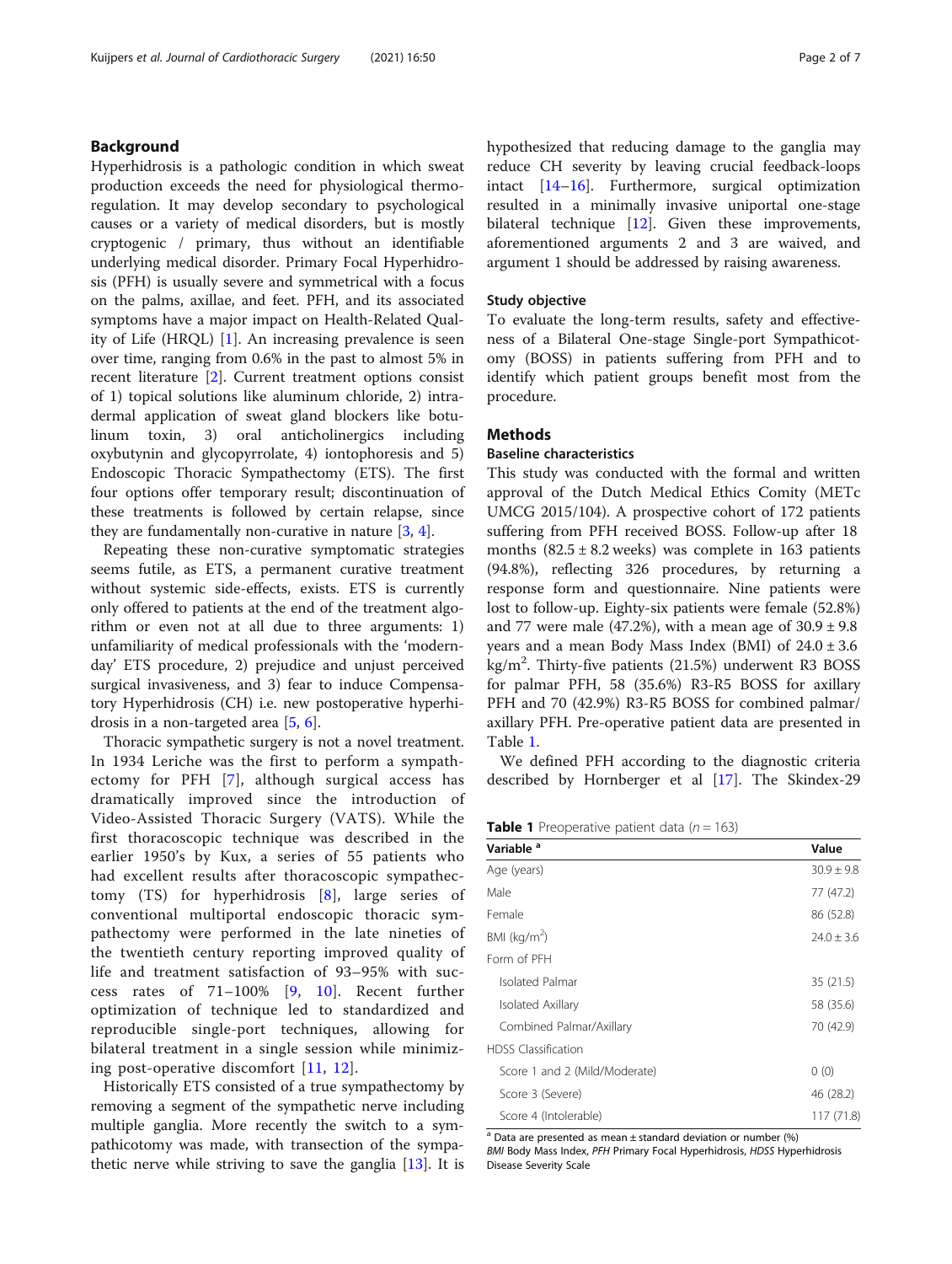<span id="page-2-0"></span>questionnaire is a validated HRQL measure of skin diseases and consists of 30 questions related to the impact of PFH on everyday HRQL. Twenty-nine questions (except question 18, that analyses a side-effect of treatment) are assigned to three domain scores, separating impact on emotions, functioning and symptoms [\[18](#page-6-0)]. Scores are expressed on a 100-point scale, with higher scores indicating lower levels of quality of life. The clinically important cut-off scores for severely impaired HRQL are  $\geq$  39 on emotions,  $\geq$  37 on functioning,  $\geq$  52 on symptoms, and  $\geq 44$  on the overall score [\[19\]](#page-6-0).

Severity of PFH was classified according to the 4-point Hyperhidrosis Disease Severity Scale (HDSS), a diseasespecific scale for PFH patients providing a qualitative measure based on the detrimental effect of hyperhidrosis on daily activities (Fig. 1). Patients with a HDSS score of ≥3, classifying hyperhidrosis as severe or intolerable, qualified for surgery. A post-operative 1-point improvement in HDSS score is associated with a 50% reduction in sweat production; a post-operative 2-point improvement constitutes an 80% reduction [\[6](#page-6-0)]. Informed consent was obtained from all patients.

#### Surgical protocol

Our surgical technique has been previously described [[12\]](#page-6-0). In short: patients were seated at a 45° angle, which improves the intra-thoracic field of view by forcing the collapsed lung dorso-caudally and which allows a onestage bilateral procedure. General anesthesia was administered. Initially single lung ventilation was obtained using a double lumen endotracheal tube or single lumen endotracheal tube with unilateral blocker (EZ-blocker Inc., Delft, The Netherlands). After 54 procedures we switched to a single lumen endotracheal tube and performed BOSS under apnea, further simplifying the procedure. The incision area was infiltrated with 5 ml of bupivacaine 0,25% from skin to costal periosteum to reduce direct postoperative pain. A 7 mm incision was made in the anterior axillary line at the level of the third intercostal space. Under apnea, a 5 mm straight scope (Olympus Medical System, Tokyo, Japan) was inserted through a 7 mm trocar (Fig. 2).



single port-insertion in the left anterior axillary line at the level of the thirds intercostal space

CO2 insufflation was initiated when collapse of the lung was insufficient. The trocar was retrieved allowing the cautery hook to be introduced. The sympathetic chain was identified including the first, second and third rib. The sympathetic chain was then divided using electro cautery on the surface of the third rib (R3) or third, fourth and fifth rib (R3-R5). This transection was extended 2 cm laterally over the rib to transect accessory nerve fibers in all cases. A thoracic drain was inserted and under visual control the lung was re-insufflated followed by 2-min recruitment. After 2-min recruitment the thoracic drain was removed under positive endexpiratory pressure of 30 cm  $H_2O$ . The skin was closed with an intracutaneous suture. The surgical procedures were conducted first on the right side followed by the left side in an identical manner. Operation time, level of sympathicotomy and duration of hospital stay were recorded.

#### Follow-up

The primary end point was improvement in palmar, axillary, or axillary/palmar PFH as measured by HDSS scores pre-operatively, 2 weeks post-operatively, 18 months postoperatively and by comparing Skindex-29

| 'My sweating is never noticeable and never interferes                                        |                    |
|----------------------------------------------------------------------------------------------|--------------------|
| with my daily activities'                                                                    | Mild               |
| 'My sweating is tolerable but sometimes interferes with<br>my daily activities'              | <b>Moderate</b>    |
| 'My sweating is barely tolerable and frequently interferes<br>3<br>with my daily activities' | <b>Severe</b>      |
| 'My sweating is intolerable and always interferes with<br>4<br>my daily activities'          | <b>Intolerable</b> |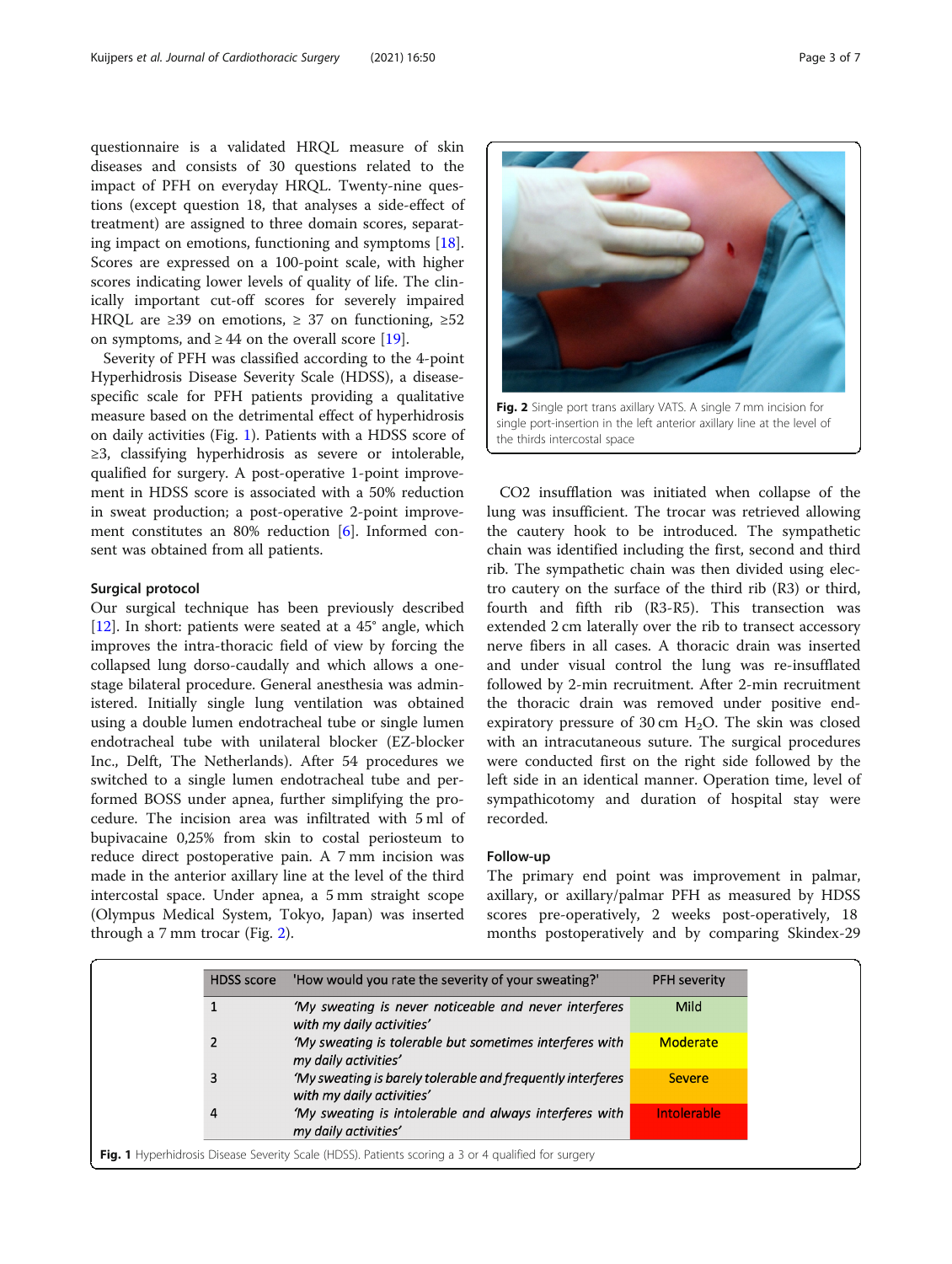questionnaires taken pre-operatively and at 18 months follow-up. Secondary end points were overall procedural satisfaction, peri-operative complications, post-operative pain requiring analgesics and presence of CH. Using a 5 point satisfaction scale, participants had to indicate their satisfaction with the achieved result by choosing one of the following: very satisfied  $(=5)$ , satisfied  $(=4)$ , not satisfied nor dissatisfied  $(=3)$ , reasonably satisfied  $(=2)$  or dissatisfied (=1). Potential peri-operative complications, such as bleeding, pneumothorax, Horner syndrome and wound infections were recorded during follow-up. Location and extent of CH was evaluated by asking the patient specifically about the occurrence of increased sweating in body areas that did not exhibit excess sweating, preoperatively.

#### Statistical analysis

Statistical analysis was performed using SPSS 21.0 software (IBM Corp, Armonk, NY). Continuous variables were expressed as mean ± SD or median and normal range. Categorical variables were expressed as percentages. The paired samples t-test was used for comparing preoperative and postoperative HDSS score. Data were displayed in a box-and-whisker plot. A *p*-value less than 0.05 was considered significant.

# Results

Off 172 patients, nine were lost to follow-up at 18 months. All lost patients reported a HDSS score of 1 at two-week follow-up, and there were no complications during or after surgery within the first 2 weeks in this group. Off the 163 patients (94.8%) included in 18 months follow-up, the mean operative time was  $40.5 \pm$ 17.2 min. There was no significant difference in operating time between R3 or R3-R5 BOSS. The average hospital stay was  $1.06 \pm 0.36$  days, meaning that 95.7% of the patients were discharged the day after the procedure. No major complications such as bleeding, conversion to thoracotomy and Horner's syndrome occurred. Residual pneumothorax occurred in six procedures (1.8%), requiring drainage using a pleural catheter. Of these six patients, five were discharged the day after the procedure and one was discharged at day five postoperatively. All patients fully recovered. The mean duration of postoperative pain, defined as requiring any form of analgesics, was  $4.8 \pm 3.2$  days.

### Improvement in PFH

Patients with palmar, axillary, or combined palmar/axillary PFH had the same average preoperative HDSS score of  $3.71 \pm 0.45$ . With the effect of the operation being immediate, the HDSS score declined significantly to a mean of  $1.04 \pm 0.28$  at 2 weeks follow-up. At 18 months follow-up, mean HDSS was  $1.82 \pm 0.86$ , ( $p < 0.0001$ ) revealing a lasting operative result. Almost all patients (99.4%) reported a  $\geq$  2-point reduction in HDSS score 2 weeks after the procedure. After 18 months of follow-up, 112 patients (68.7%) still reported a  $\geq$  2-point reduction in HDSS score and 37 (22.7%) patients had still a 1 point reduction in HDSS score. In 13 patients (8.0%) the HDSS score was not affected by the intervention after 18 months. One patient (0.6%) remained in HDSS class 4, due to severe CH in the groins.

# Quality of life, compensatory hyperhidrosis and patient satisfaction

At 18 months follow-up the overall mean Skindex-29 rating decreased from  $46.5 \pm 14.8$  to  $20.1 \pm 20.6$ , indicating a significant improvement in HRQL ( $p < 0.01$ ). CH, occurring at any moment after surgery, was rated as none to moderate (HDSS 0–2) in 115 patients (70.6%) and severe (HDSS 3–4) in 48 patients (29.4%). Most affected body areas were the back (41.9%), abdominal region (14.5%) and breast region (13.4%). No relationship between severity of the CH and the affected body areas could be identified. No other side-effects were reported. At 18 months follow-up, 87 patients (53.4%) were very satisfied and 52 patients (31,9%) were satisfied. Twenty-four patients (14.7%) were not satisfied with the obtained result; in 16 patients (9.8%) this was due to the fact that the obtained results did not meet their expectations, and the remaining 8 patients (4.9%) were unsatisfied as a result of severe CH. Overall recommendation rate ('Would you recommend this procedure, considering the obtained effect') was excellent at 87.7%.

At 18 months follow-up the palmar hyperhidrosis group receiving isolated R3 BOSS scored significantly higher on all measured domains than the combined palmar/axillary or isolated axillary group receiving R3-R5 BOSS. Satisfaction scores (4.49 vs 3.95,  $p = 0.028$ ), satisfaction rate (94.3% vs 82.8%,  $p = 0.003$ ), post-operative HDSS score (1.49 vs 1.91,  $p = 0.004$ ), severe CH-rate (17.1% vs 32.8%  $p < 0.001$ ), and recommendation rate (94.3% vs 85.2%  $p = 0.002$ ) proved to be superior in the R3 BOSS cohort in comparison with the R3-R5 BOSS cohort. Impact on HRQL did not significantly differ between those two groups (Table [2](#page-4-0)).

# **Discussion**

PFH is a highly underestimated medical problem with huge social impact and detrimental effect on quality of life. In fact, when the same scale is used to measure the intrusive impact on HRQL, it is rated higher by PFH patients than by patients suffering from end-stage renal disease, multiple sclerosis or rheumatoid arthritis [\[20](#page-6-0)]. Understandably, an effective, reliable and definitive treatment is desired by an increasing number of patients  $[1-4]$  $[1-4]$  $[1-4]$  $[1-4]$  $[1-4]$ . The pathogenesis of PFH is relatively unclear, hindering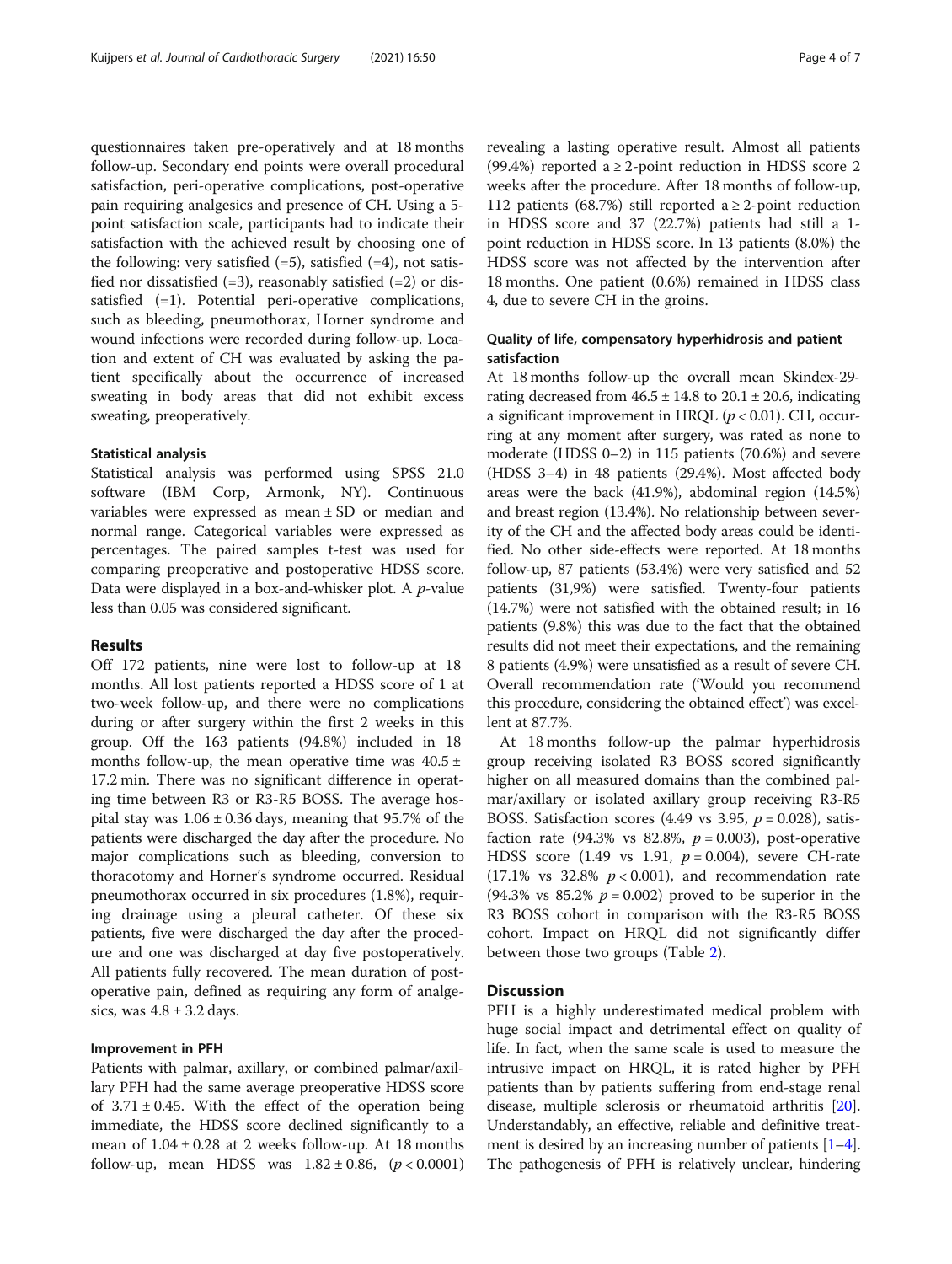| Variable <sup>a</sup>          | R3-BOSS $n = 35$ | R3-R5 BOSS $n = 128$ | <i>p</i> -value |
|--------------------------------|------------------|----------------------|-----------------|
| HDSS-score                     |                  |                      |                 |
| Baseline                       | $3.72 \pm 0.45$  | $3.71 \pm 0.46$      | 0.959           |
| LTFU                           | $1.47 \pm 0.70$  | $1.91 \pm 0.88$      | 0.004           |
| Skindex-29 Overall score       |                  |                      |                 |
| Baseline                       | $41.1 \pm 15.3$  | $48.0 \pm 14.4$      | 0.014           |
| LTFU                           | $14.3 \pm 20.0$  | $21.7 \pm 20.5$      | 0.060           |
| Severe CH-rating               | 17.1             | 32.8                 | < 0.001         |
| Recommendation rating          | 94.3%            | 85.2%                | 0.002           |
| Satisfaction rate (1-5)        | 4.49             | 3.95                 | 0.028           |
| Satisfied with obtained result | 94.3%            | 82.8%                | 0.003           |

<span id="page-4-0"></span>**Table 2** R3 BOSS vs. R3-R5 BOSS at long term follow-up ( $n = 163$ )

<sup>a</sup> Data are presented as mean ± standard deviation or number (%). HDSS Hyperhidrosis Disease Severity Scale, CH Compensatory Hyperhidrosis, LTFU Long Term Follow Up

causal treatment. In general, symptomatic dermal or subcutaneous treatment options are offered to hinder or block sweat glands, which lowers sweat production locally. These treatments include, but are not limited to, iontophoresis and botulinum toxin injections. Most patients have a non-lasting treatment response on the aforementioned treatments and satisfaction rates are low due to side-effects, adverse events, and/or inadequate response [[21](#page-6-0)].

The sudomotor innervation of the sweat glands is provided through the cholinergic sympathetic nervous system. In patients suffering from PFH choline acetyltransferase and vasoactive intestinal peptide, measured in sympathetic ganglia, proved to be significantly increased compared to individuals not suffering from PFH, making PFH the result of sympathetic overstimulation [\[22](#page-6-0)]. Addressing this sympathetic overstimulation by systemic anticholinergics is a potential successful treatment for PFH but is mainly limited by its side effects. Most data are available for oral glycopyrrolate and oxybutynin treatment. Improvement rates for oral glycopyrrolate range from 67 to 90% in two retrospective studies, in which 13.3% of patients were listed as nonresponder and 20% of the patients discontinued treatment due to side effects [[23](#page-6-0), [24\]](#page-6-0). A randomized placebocontrolled trial for oxybutynin in general hyperhidrosis showed a 60% improvement in HDSS, with 43% of patients reporting a dry mouth as a side effect [\[25](#page-6-0)]. While costeffectiveness and the non-invasive nature of oral agents are obviously advantageous, most studies on oral medical treatment for PFH are limited in their follow-up and lack of information about long-term efficacy and safety. Therefore, thoracic sympathetic surgery, which modifies the sympathetic signals halfway down the tract, seems to be an appealing alternative. If one is willing to accept general anesthesia, a 24-h hospital stay and the possible negative effect postoperative pain can have on the days following the procedure, it offers a safe and long-term effective treatment alternative.

Instead of true sympathectomy (surgically removing a part of the sympathetic chain including one or more ganglia), a sympathicotomy, in which the ganglia are left unaffected is now performed. Although the pathogenic mechanism of CH is poorly understood, it is hypothesized that severing sympathetic reflex arcs that run through the ganglia to the hypothalamus, lead to CH through dysfunctional sweat regulation in the affected body parts [[13](#page-6-0)]. This finding corroborates with earlier studies, showing higher rates of dissatisfaction and severe CH in patients treated for axillary PFH when compared to patients treated for palmar PFH [\[26](#page-6-0)], and so adds to the understanding that the ganglia should be left untouched.

CH remains the only lasting cause for discontent postoperatively. It is of interest to note that CH is however still preferred by most patients over the distress experienced from PFH. Only 8 out of the 48 patients (17%) experiencing severe CH at any moment after surgery were not satisfied with the obtained result. It must be stressed that CH is a side-effect of surgery on the sympathetic nerve and not a complication of the surgery. The key for accepting and living with CH after BOSS lies in thorough and accurate pre-operative information about its risk [\[17](#page-6-0)]. The importance of thorough preoperative counseling and consent cannot be overstated.

### Subgroups

The main objective of the study was to identify which subgroup(s) benefitted most from the procedure. In the long-term, HDSS score reduction, and satisfaction with surgery are better maintained in the R3 than in the R3– 5 BOSS group. We found that isolated R3 BOSS offers the best compromise between treating PFH and the risk of CH (Table 2). In other words: a more extensive sympathetic denervation is correlated to a significant higher long-term incidence of CH.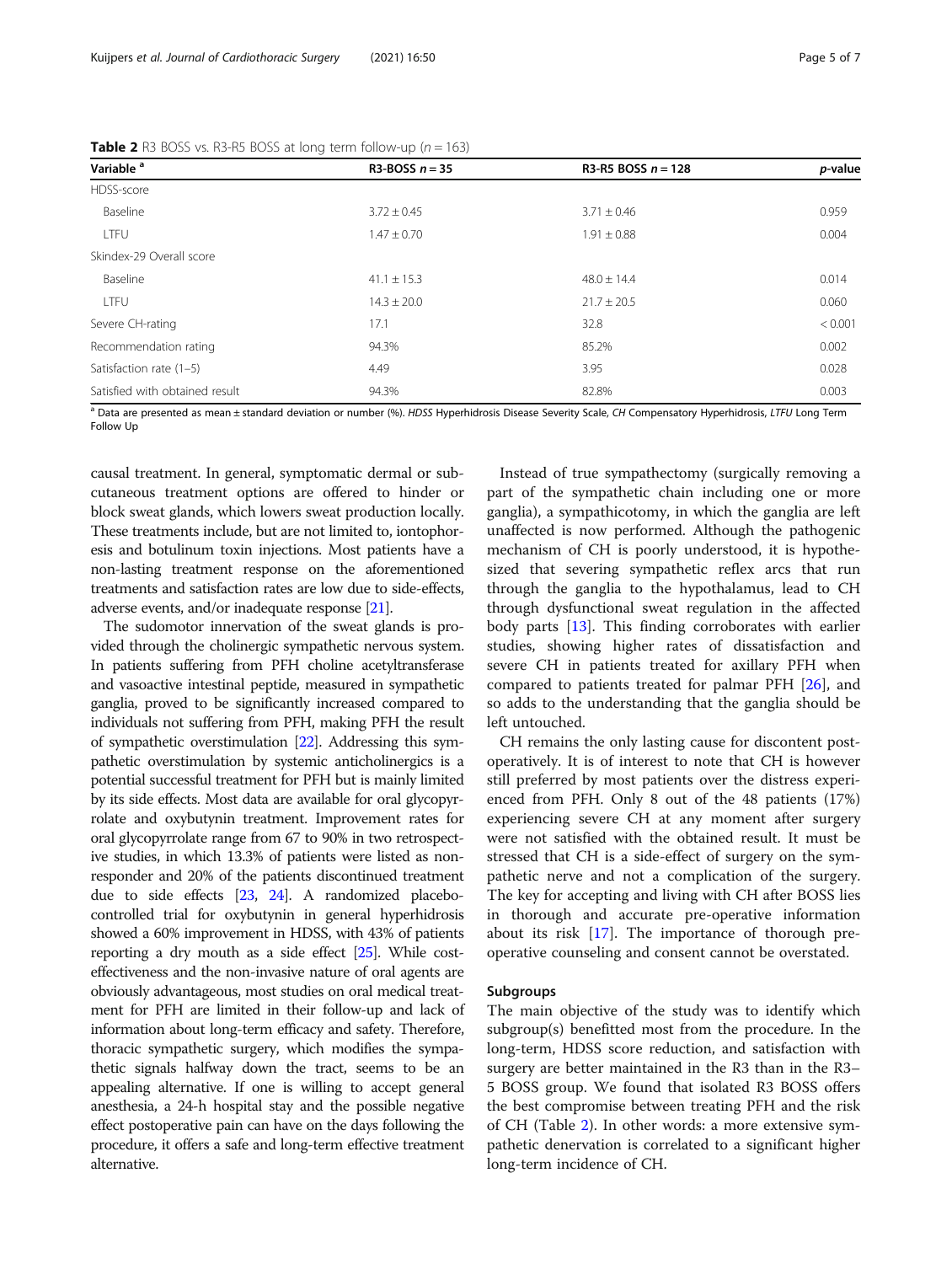<span id="page-5-0"></span>Although not subject of the present study, the optimal level of sympathicotomy, balancing between obtained effect and CH risk reduction, is frequently debated in literature. While our choice for a R3 level sympathicotomy for isolated palmar PFH is supported by studies reporting sympthicotomy at R3 to be more effective than at R2 [[27\]](#page-6-0), a more recent systematic review suggests R4-sympathicotomy to be superior to isolated R2 or R3 sympathicotomy ([[28\]](#page-6-0). For combined palmar/axillary or isolated axillary PFH, the CH rate may be beneficial affected by reducing the levels of intervention, while efficacy is maintained [\[29](#page-6-0)]. The common denominator, irrespective of indication, seems to be that if R2 is not 'touched', less CH is observed [[30,](#page-6-0) [31\]](#page-6-0).

While R3 BOSS for isolated palmar PFH proved most effective in our cohort, it also compares favorably with the alternatives. Oxybutynin for treatment of palmar PFH was effective in 80% of patients and HRQL improved in 74.6% of patients [\[32](#page-6-0)]. Botulinum toxin proved to be a more effective treatment modality for palmar hyperhidrosis than iontophoresis with aluminum chloride (80% vs 47%,  $p = 0.007$ ) [\[33\]](#page-6-0). The persistence of improvement in HRQL for botulinum toxin therapy was on average only 4 months with frequent serious sideeffects such as disturbed neuromuscular transmission and generalized neurological symptoms [[34\]](#page-6-0).

Botulinum toxin showed to be inferior to ETS in the treatment of palmar hyperhidrosis, with a significant reduction in the ETS-group: 94% versus 63% at 6 months ( $p = 0.036$ ) and 94% versus 30% at 12 months ( $p = 0.011$ ). Patient's satisfaction after 6 months ( $p =$ 0.04) and 1 year ( $p = 0.001$ ) was significantly higher in the ETS group [[35](#page-6-0)]. Our study adds to a growing body of evidence, which shows that a minimally invasive sympathicotomy is superior to non-surgical treatment options for palmar hyperhidrosis.

Two limitations of this study merit attention. Firstly, data presented are the data as reported by the patient when returning the response form to MK. Data therefore is not validated by an independent investigator. Secondly, there might be bias in our cohort since arguably the more severe cases of PFH were referred for sympathicotomy, overestimating the positive results in our study.

# Conclusion

In conclusion, Bilateral One-stage Single-port Sympathicotomy is, in experienced hands, a safe and effective procedure in the treatment of PFH. It offers a definite relief of complaints of PFH and compares favorably to the existing literature on alternatives as medication, botulinum toxin and iontophoresis in the palmar subgroup. Re-establishing the position of

modern-day ETS in the treatment algorithm of palmar PFH is called for. We suggest that R3 BOSS should be offered to all patients with severe palmar PFH reporting insufficient benefit of alternative treatment options. Thorough pre-operative counseling is key in determining postoperative satisfaction.

#### Abbreviations

BMI: Body Mass Index; BOSS: Bilateral One-stage Single-port Sympathicotomy; CH: Compensatory Hyperhidrosis; ETS: Endoscopic Thoracic Sympathectomy; HRQL: Health-Related Quality of Life; HDSS: Hyperhidrosis Disease Severity Scale; LTFU: Long Term Follow Up; PFH: Primary Focal Hyperhidrosis; VATS: Video Assisted Thoracic Surgery

#### Acknowledgements

We have no acknowledgments for this study.

#### Authors' contributions

All authors contributed to the study conception and design. Material preparation, data collection and analysis were performed by MK, GP, WB and TJK. Operations were performed by MK and TJK. The first draft of the manuscript was written by MK and all authors commented on previous versions of the manuscript. All authors read and approved the final manuscript.

#### Funding

The authors have no funding sources to declare.

#### Availability of data and materials

The dataset used and/or analysed during the current study are available from the corresponding author on reasonable request.

### Declarations

#### Ethics approval and consent to participate

All procedures performed in studies involving human participants were in accordance with the ethical standards of the institutional and/or national research committee. This study was conducted with the formal and written approval of the Dutch Medical Ethics Comity (METc UMCG 2015/104). It is compatible with the 1964 Helsinki declaration and its later amendments or comparable ethical standards. All participants gave written consent to inclusion and are fully anonymized. Informed consent was obtained from all individual participants included in the study.

#### Consent for publication

Consent for publication was obtained for Fig. [2](#page-2-0).

#### Competing interests

The authors declare that they have no competing interests.

#### Author details

<sup>1</sup>Department of Cardiothoracic Surgery, University Medical Center Groningen, AB32, Postbus 30.001, Groningen 9700, RB, The Netherlands. <sup>2</sup>Hyperhidrosis Expert Center, Dermatology, Martini Hospital, Groningen, The Netherlands. <sup>3</sup>University Medical Center Groningen, Groningen, The Netherlands

# Received: 12 November 2020 Accepted: 16 March 2021 Published online: 25 March 2021

#### References

- Amir M, Arish A, Weinstein Y, Pfeffer M, Levy Y. Impairment in quality of life among patients seeking surgery for hyperhidrosis (excessive sweating): preliminary results. Isr J Psychiatry Relat Sci. 2000;37(1):25–31.
- 2. Strutton DR, Kowalski JW, Glaser DA, Stang PE. US prevalence of hyperhidrosis and impact on individuals with axillary hyperhidrosis: results from a national survey. J Am Acad Dermatol. 2004;51(2):241–8. [https://doi.](https://doi.org/10.1016/j.jaad.2003.12.040) [org/10.1016/j.jaad.2003.12.040.](https://doi.org/10.1016/j.jaad.2003.12.040)
- 3. Goldman A. Treatment of axillary and palmar hyperhidrosis with botulinum toxin. Aesthet Plast Surg. 2000;24(4):280–2. [https://doi.org/10.1007/s002](https://doi.org/10.1007/s002660010046) [660010046](https://doi.org/10.1007/s002660010046).